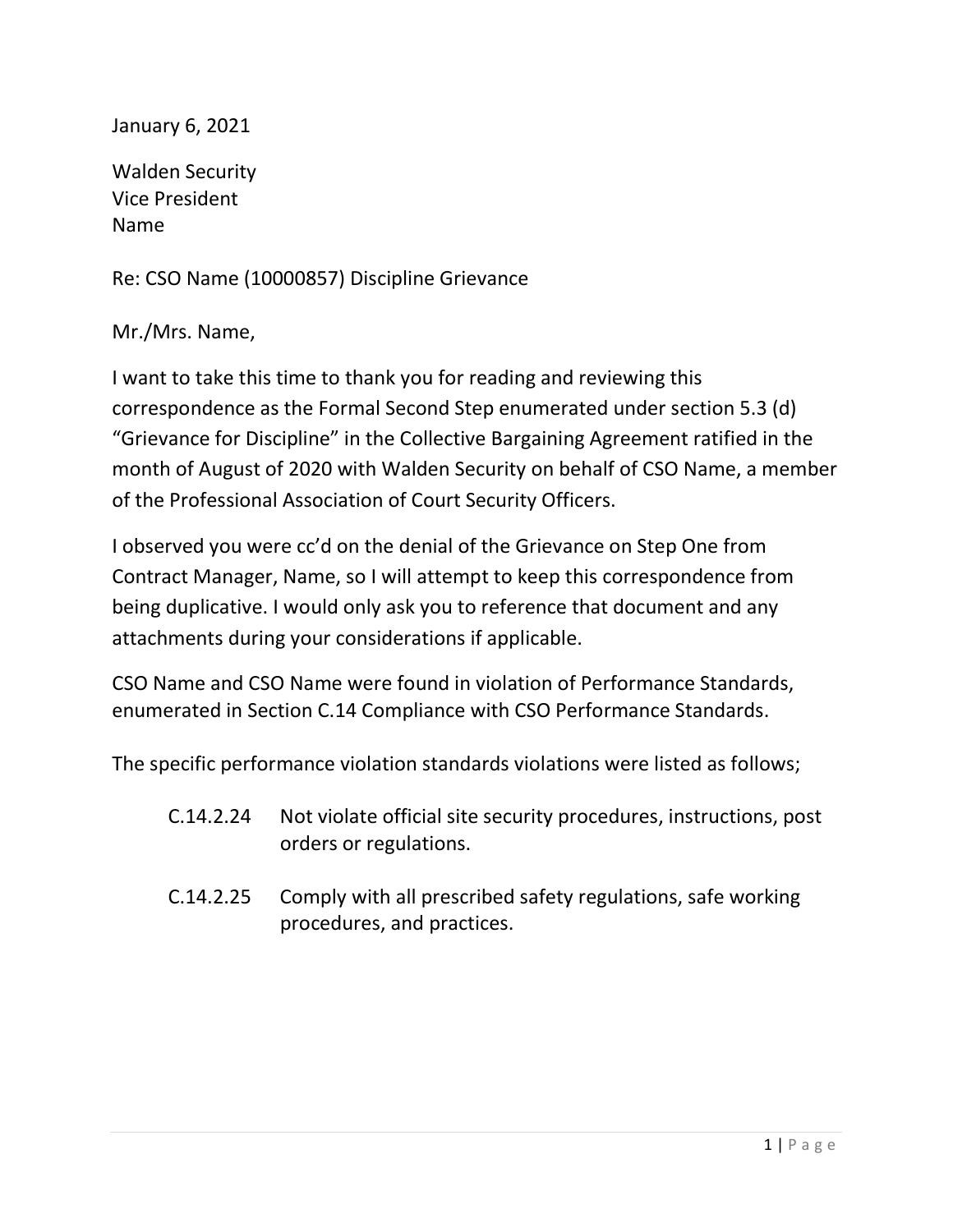The discipline outlined the following;

-The investigation has concluded.

-CSO Name had violated Performance measures associated with his position as a CSO.

-Specifically, CSO Name failed to follow the Court-issued order requiring the wearing of a face mask or covering.

-As a result CSO Name's employment with Walden Security is suspended for three (3) scheduled work days.

As I read and reviewed the Step One denial from Mr. Matthews I took note of the last paragraphs written by Mr. Matthews which begin near the bottom of page one.

They are written as follows;

"The fact that JSI Name insisted upon determining the identity of the CSOs who allowed the visitor to enter without a mask, as opposed to issuing a reminder about the mask requirement, demonstrates the importance that is attached to the requirement by the USMS and the significance of the breach. A 3-day suspension is the penalty the Company imposes for violations of security procedures including the failure to enforce mask requirements. Accordingly, the grievance is denied." (Emphasis added)

As you are aware both Walden Security and the Professional Association of Court Security Officers has a Collective Bargaining Agreement which states both parties agree to progressive discipline.

Progressive Discipline is the most widely used discipline in the Unites States of America and is a successful tool to help guide employees to be productive in their capacities in the work force.

It is designed intentionally not to be punitive, but to help remediate an employee's future actions.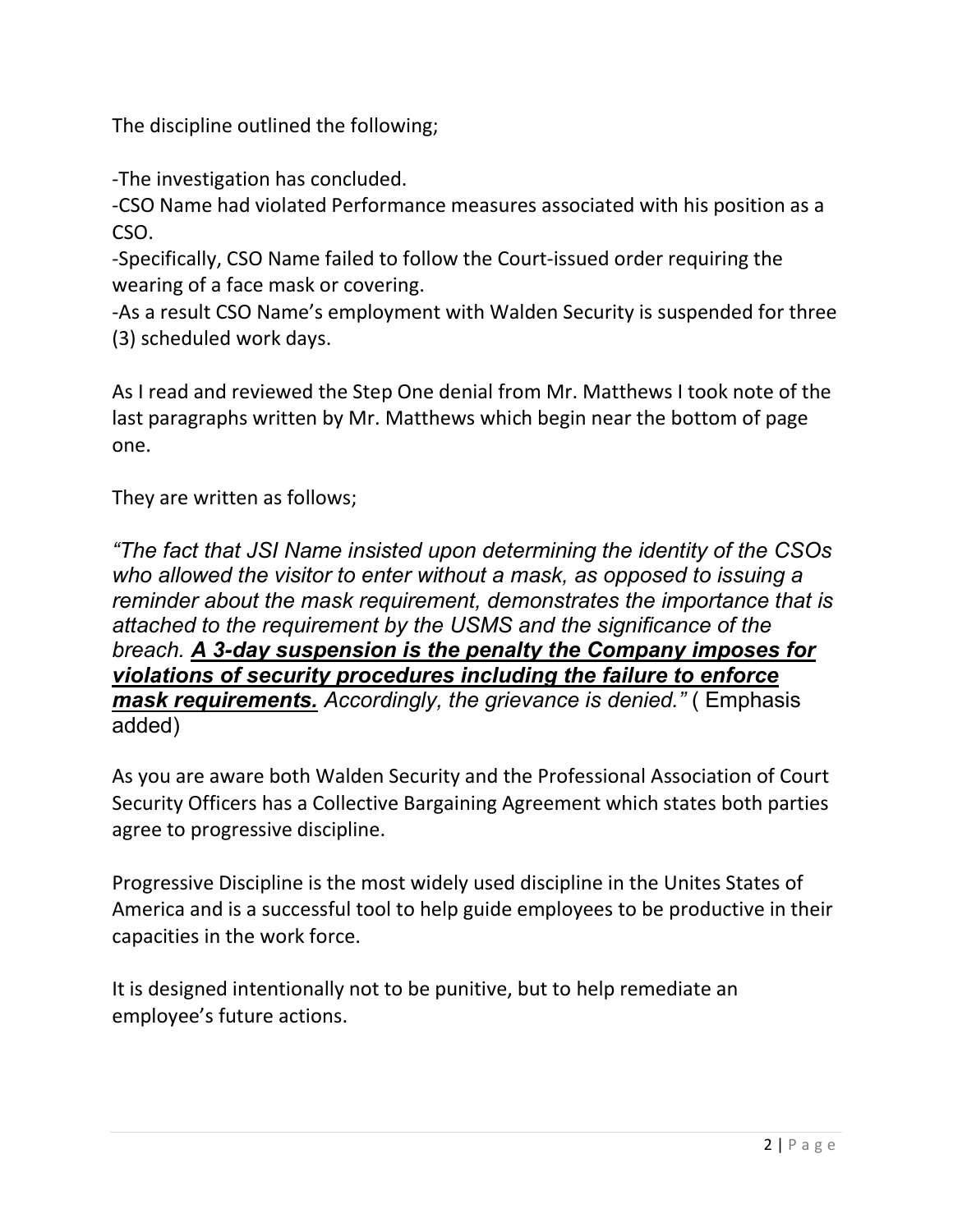There are four steps incorporated into progressive discipline;

- -Counseling and Verbal Warning
- -Written warning
- -Suspension and final written warning
- -Recommendation for termination of employment. (See attached)

For any company that has agreed to Progressive Discipline these steps are not ignored or skipped by management unless an employee has violated an egregious rule, procedure or law. Management then applies its discretion to skip to an appropriate step so an appropriate punishment for the egregious behavior is addressed.

Both the Statement of Wok and the Collective Bargaining Agreement work hand in glove to help both Walden Security Management and its employees understand the rules promulgated and the appropriate remedies applied when a violation of Performance Standards has been committed.

In the Statement of Work, Section 14 the list begins with the most egregious violations, Criminal Activity and continues down in less severity as follows;

-Fraud -Misconduct -Insubordination -Security Procedures -Dereliction of Duty

In the Collective Bargaining Agreement, section 6.1(b) it is specified which kinds of Performance Violations would merit the skipping of Progressive Discipline Steps.

The Company may discipline Employees when necessary and discharge those who fail to uphold U.S. Government or Company Standards. It is recognized by parties to this Agreement that progressive discipline shall be applied in dealing with Employees.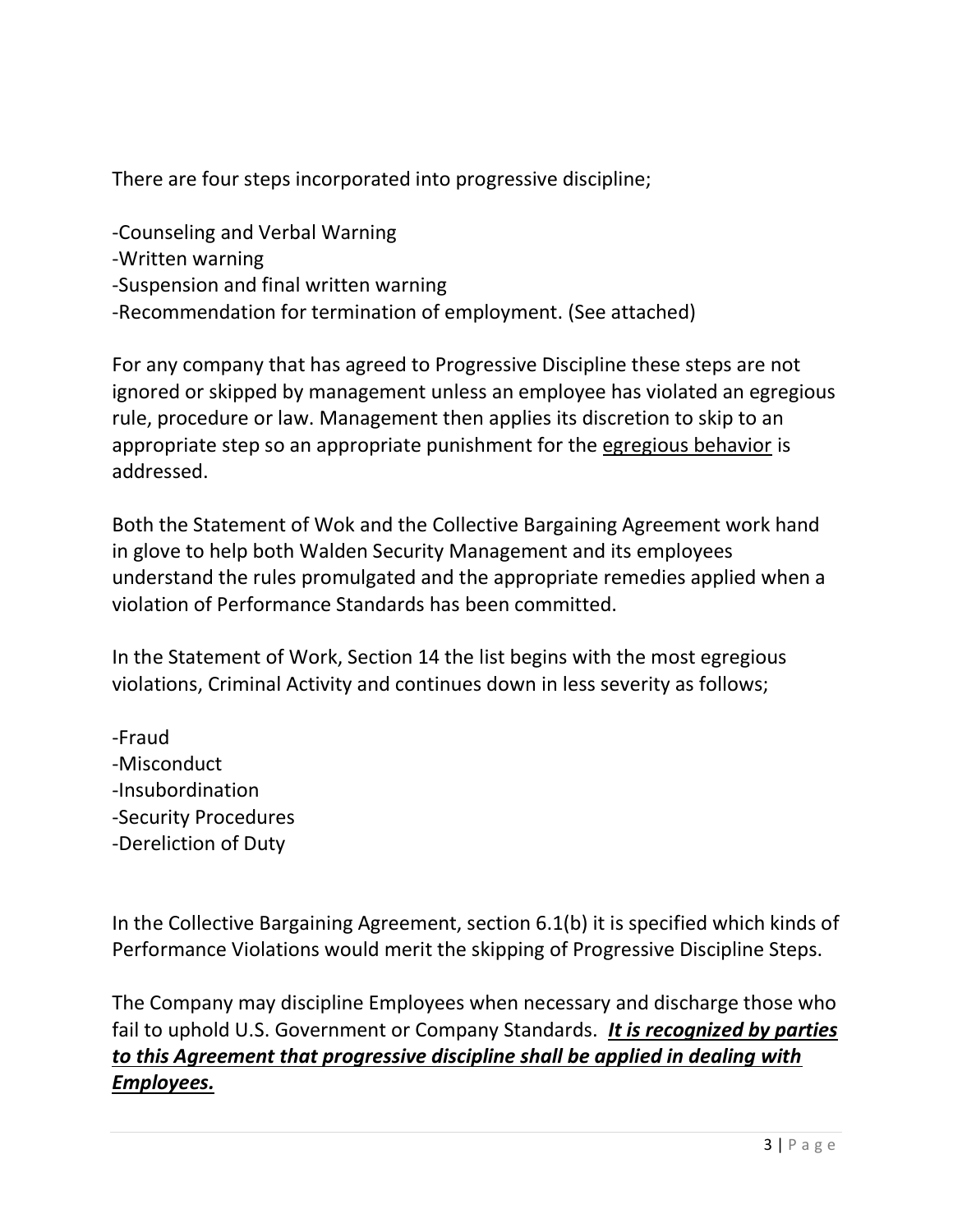However, it is also recognized that offenses may occur for which progressive discipline is not applicable (e.g. Fraud, gross misconduct, theft, etc.).

## Disciplinary measures vary depending on the seriousness of the matter and the past record of the employee. (Emphasis added)

When considering Mr. Names statement of: "The fact that JSI Name insisted upon determining the identity of the CSOs who allowed the visitor to enter without a mask, as opposed to issuing a reminder about the mask requirement, demonstrates the importance that is attached to the requirement by the USMS and the significance of the breach."

It is important for CSO's to follow Court issued orders and not violate Performance Standards, but it is not indicative of the significance of the breach when JSI Name asked for the names of the CSO's, but is JSI Name simply following the United States Marshal's procedure to report to his superiors of a Performance Violation that he has been made aware of. Basic investigatory information such as the names of the CSO's who committed the violation is needed for his report.

## Again, considering Mr. Names statement as it continues: "A 3-day suspension is the penalty the Company imposes for violations of security procedures including the failure to enforce mask requirements."

From my reading of the sentence, "A 3-day suspension is the penalty" is stating that any Performance Violations minimum penalty is a three day suspension.

A suspension is listed as the third step of Progressive Discipline, not step one in which Performance Violations are a part of, with the exception of egregious ones.

Clearly, to inadvertently allow a civilian to enter the Bob Casey Federal Courthouse without a mask is in the Grievant and the Professional Association of Court Security Officers opinions does not rise to the level of egregious and therefore a three day suspension without pay, or a loss of \$000.00 gross income is punitive instead of remedial.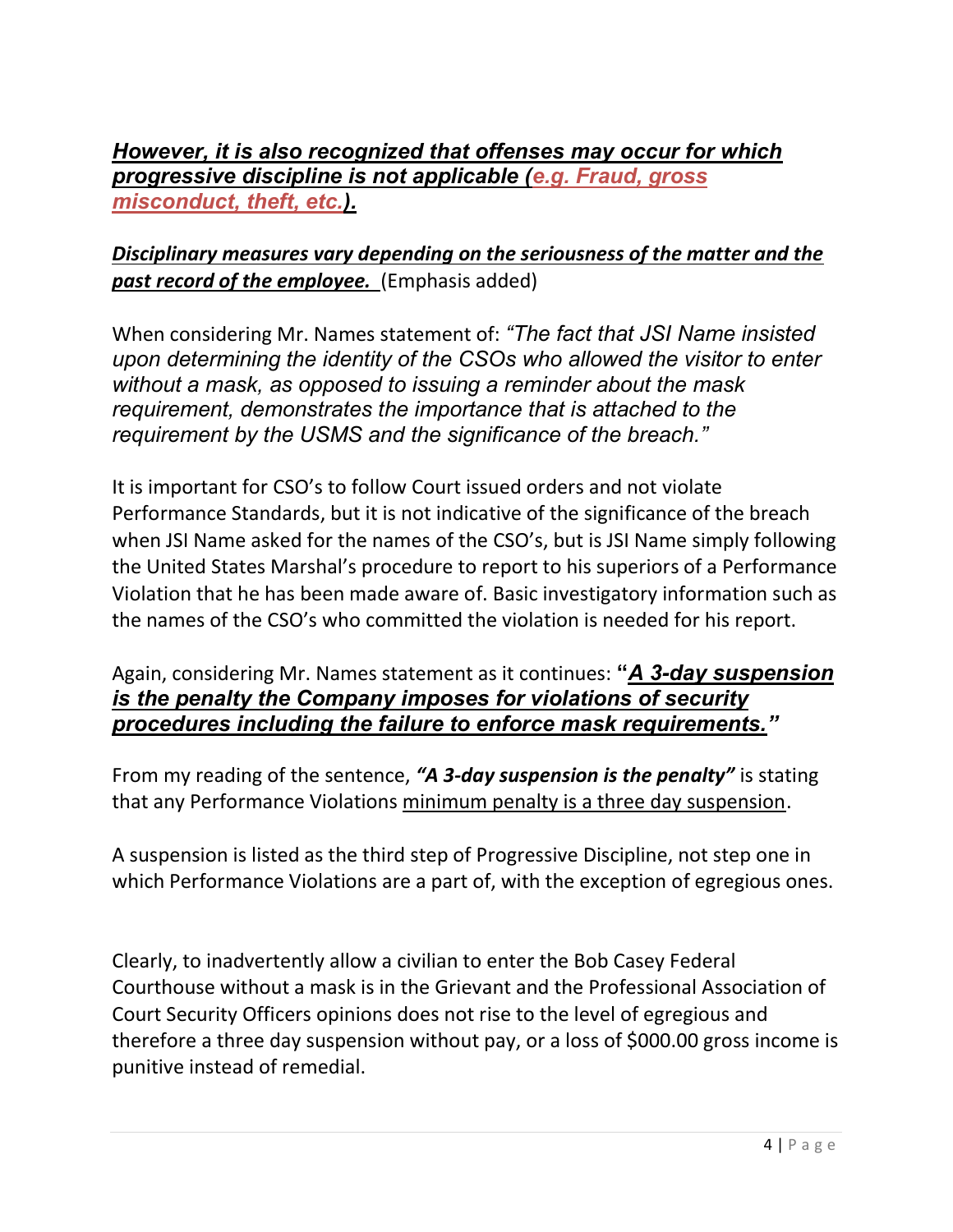The violation has to be taken in context of the totality of the circumstances.

Since the court order of the mandatory use of masks or face coverings in the Bob Casey Federal Courthouse, I have personally escorted Knight Restoration Services a minimum of five times, probably more, for remediation efforts. I have attached three times I was given a memorandum and to escort the employees of Knight Restoration Services since October 1, 2020 to this correspondence. (See attached)

These restoration efforts were due to employees of the Bob Casey Federal Courthouse or Assistant United States Attorneys who have unknowingly entered the courthouse while infected with Covid-19.

The Bob Casey Federal Courthouse was not closed, nor did its function lapse during any of the infections or remediations.

As written under the definition of Progressive Discipline; "The stage chosen for a particular infraction will depend on a variety of factors that include the severity of the infraction, the previous work history of the employee and how the choice will affect others in the organization. (See attached)

To emphasis and bolster the Grievant and the Professional Association of Court Security Officers position we cite the following;

On August 20, 2020 Arbitrator Name conducted an arbitration hearing that you, I and Name attended via a Zoom meeting. The hearing was for CSO Name's termination from Walden Security as a CSO at the Bob Casey Federal Courthouse located in Houston Texas.

The Grievant, CSO Name was given a "Final Warning" in June of 2018 for an egregious lapse (Para 27). CSO Name's employment with Walden Security was terminated in August of 2019 for violation of "The use of an electronic device while on duty."

In the award for Grievant Mr. Name states the following;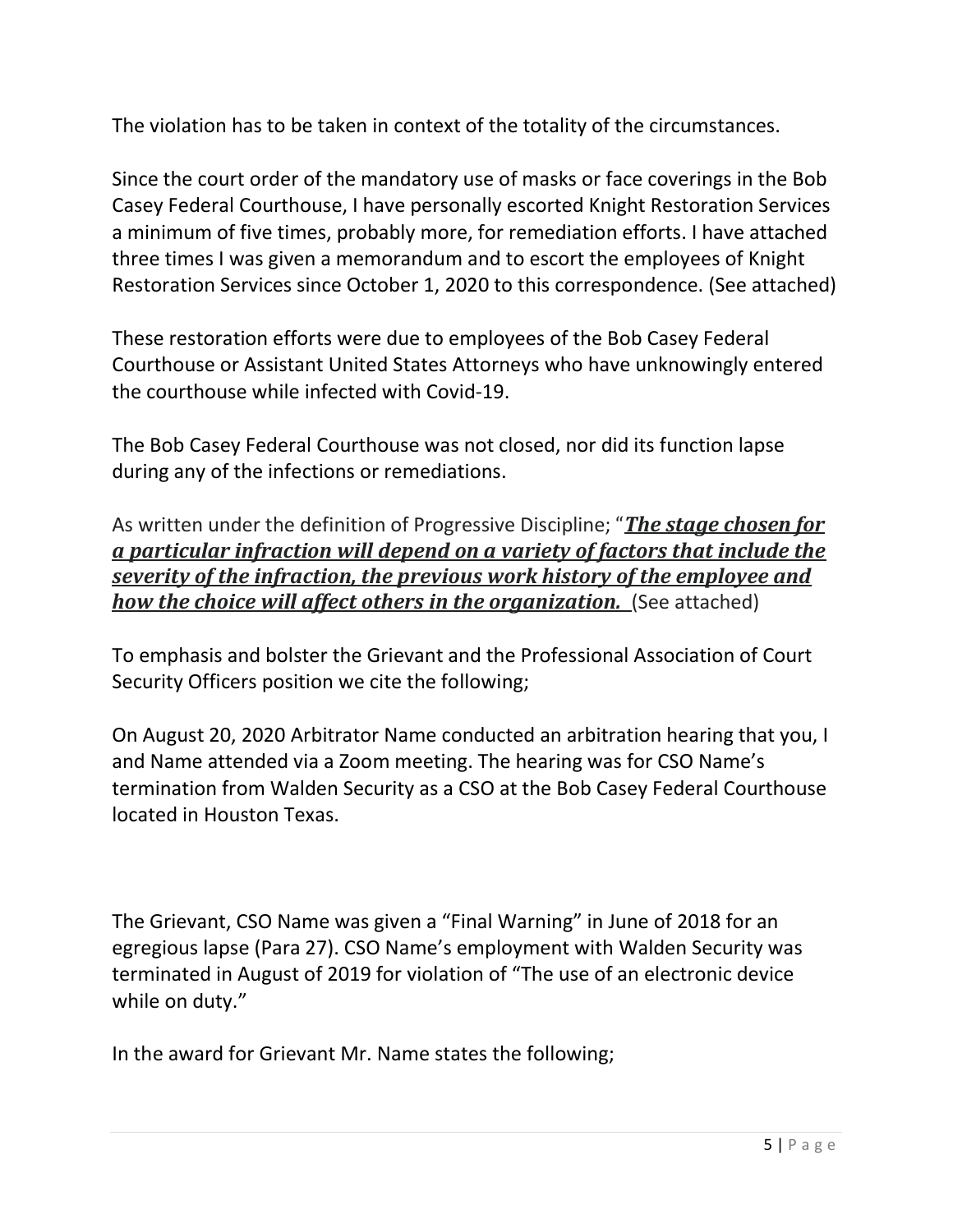This "final warning" does not require discharge. And reliance on the "final warning" subtracts "just cause" from the CBA (Para. 67)

Moreover, Grievant moved from no prior written record of discipline to a "final warning" in June 2018 to a discharge in August 2019. Yet, CBA 6.1(b) required progressive discipline. (Para. 68)

As shown in Progressive Discipline definition;

## "Also inherent in progressive discipline is regression to previous stages once enough time passes."

After CSO Name had already been disciplined for an egregious violation one year prior, the Arbitrator concluded CSO Name should receive regressive Progressive Discipline and receive a three day suspension en lieu of termination.

Neither CSO Name nor CSO Name had any past violations and should have received the beginning step one of Progressive Discipline, counseling and a verbal warning.

Arbitrator Name continues;

Generally, just cause requires the employer to reasonably, fairly and objectively investigate and then to consider the circumstances, such as nature of offense, the employee's conduct, the employee's knowledge of the rules, the conduct covered by the rules, the reasonableness of the rule, prior warnings, the investigation, any mitigating facts, and managements acts or omissions and their impact. (Para 86)

When reviewing the employers exercise of discipline discretion, the arbitrator may review the applicable factors in light of the CBA's language and consider whether management exercised its discretion reasonably or whether, given the circumstances, managements discipline was unjust, arbitrary, capricious or in bad faith. (Para 87)

The court ordered use of a mask or face covering has been in effect since April of 2020. CSO Name and CSO Name have been posted in the lobby numerous times